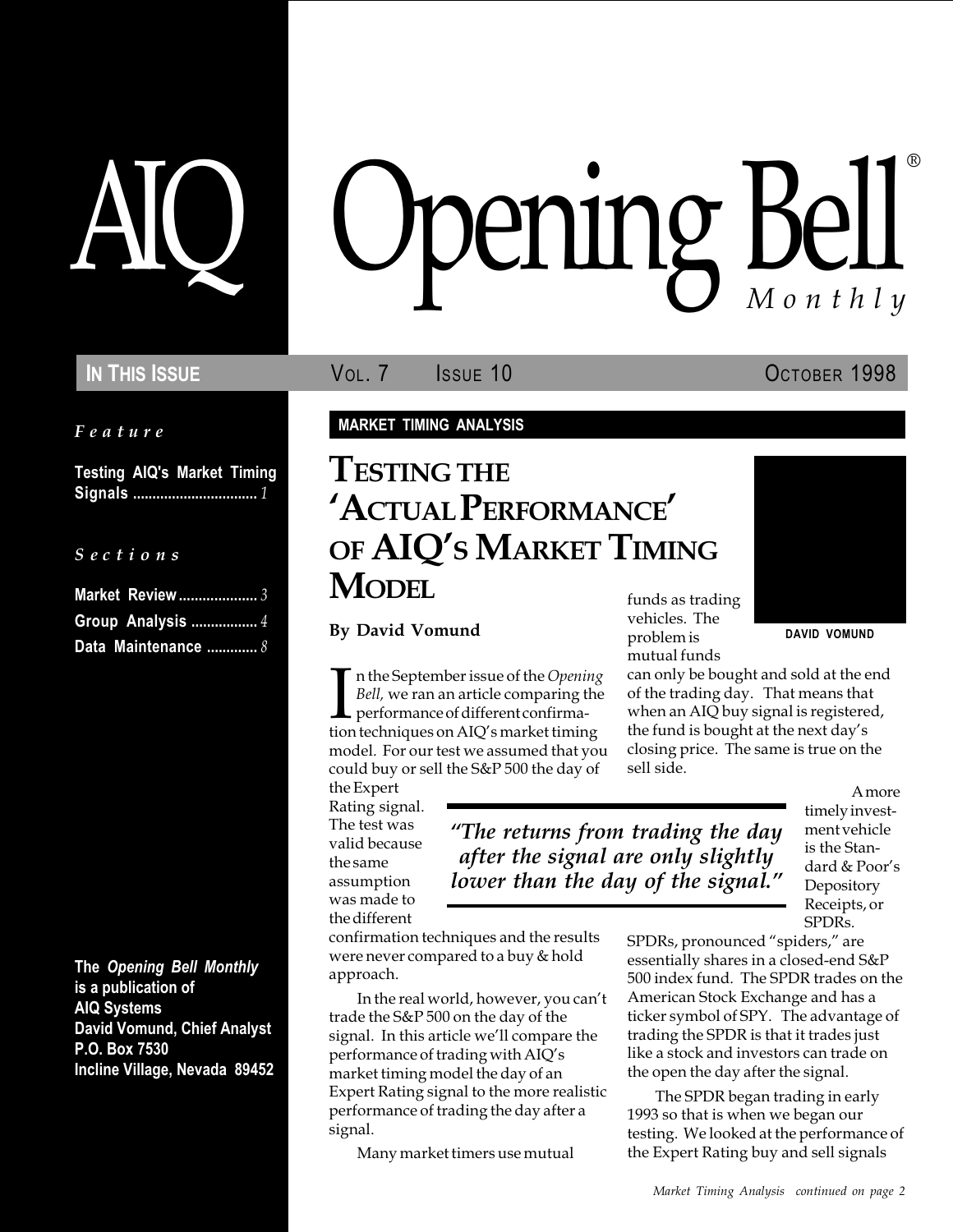#### MARKET TIMING ANALYSIS continued . . .

| <b>Trade by Trade Details</b> |                               |                                                      |                                                                  |                                                                      |  |  |
|-------------------------------|-------------------------------|------------------------------------------------------|------------------------------------------------------------------|----------------------------------------------------------------------|--|--|
| ER Buy<br>Date                | <b>ER Sell</b><br><b>Date</b> | Trade S&P 500<br>the day of the<br>signal (% change) | Trade SPDR on the<br>open the day after<br>the signal (% change) | Trade S&P 500 on the<br>close the day after<br>the signal (% change) |  |  |
| 07/06/93                      | 10/22/93                      | 4.95                                                 | 5.02                                                             | 4.83                                                                 |  |  |
| 12/17/93                      | 02/04/94                      | 0.74                                                 | 0.74                                                             | 1.27                                                                 |  |  |
| 02/28/94                      | 03/24/94                      | $-0.60$                                              | $-0.87$                                                          | $-0.83$                                                              |  |  |
| 03/28/94                      | 06/20/94                      | $-0.98$                                              | $-1.29$                                                          | $-0.25$                                                              |  |  |
| 06/27/94                      | 08/05/94                      | 2.19                                                 | 2.23                                                             | 2.65                                                                 |  |  |
| 08/23/94                      | 09/19/94                      | 1.36                                                 | 0.27                                                             | $-1.21$                                                              |  |  |
| 09/26/94                      | 09/29/94                      | 0.31                                                 | 0.20                                                             | 0.41                                                                 |  |  |
| 10/10/94                      | 10/20/94                      | 1.70                                                 | 1.08                                                             | $-0.19$                                                              |  |  |
| 11/07/94                      | 04/20/95                      | 9.12                                                 | 8.58                                                             | 9.20                                                                 |  |  |
| 04/21/95                      | 06/16/95                      | 6.16                                                 | 6.45                                                             | 6.30                                                                 |  |  |
| 08/25/95                      | 10/02/95                      | 3.86                                                 | 3.05                                                             | 3.86                                                                 |  |  |
| 10/12/95                      | 10/19/95                      | 1.29                                                 | 0.75                                                             | 0.51                                                                 |  |  |
| 11/16/95                      | 12/18/95                      | 1.59                                                 | 0.88                                                             | 7.48                                                                 |  |  |
| 01/16/96                      | 04/03/96                      | 7.80                                                 | 8.03                                                             | 8.16                                                                 |  |  |
| 04/15/96                      | 04/17/96                      | $-0.14$                                              | 0.05                                                             | $-0.22$                                                              |  |  |
| 05/08/96                      | 06/07/96                      | 4.42                                                 | 4.60                                                             | 4.14                                                                 |  |  |
| 07/09/96                      | 08/29/96                      | 0.40                                                 | 0.67                                                             | $-0.62$                                                              |  |  |
| 09/09/96                      | 01/06/97                      | 12.64                                                | 11.73                                                            | 13.47                                                                |  |  |
| 01/07/97                      | 03/13/97                      | 4.82                                                 | 5.12                                                             | 5.98                                                                 |  |  |
| 03/21/97                      | 08/08/97                      | 19.60                                                | 19.43                                                            | 18.47                                                                |  |  |
| 09/02/97                      | 11/18/97                      | 1.15                                                 | 0.44                                                             | 1.80                                                                 |  |  |
| 12/29/97                      | 01/08/98                      | 1.79                                                 | $-0.72$                                                          | $-4.44$                                                              |  |  |
| 01/12/98                      | 04/17/98                      | 19.54                                                | 18.36                                                            | 18.02                                                                |  |  |
| 06/02/98                      | 06/10/98                      | 1.76                                                 | 1.42                                                             | 1.09                                                                 |  |  |
| 06/16/98                      | 07/21/98                      | 7.12                                                 | 5.65                                                             | 5.15                                                                 |  |  |
| 07/29/98                      | 09/03/98                      | $-12.70$                                             | $-12.49$                                                         | $-14.79$                                                             |  |  |
|                               | Average=                      | 3.84                                                 | 3.44                                                             | 3.47                                                                 |  |  |

#### PLEASE SEND CORRESPONDENCE TO:

Opening Bell Monthly G.R. Barbor, Editor P.O. Box 7530 Incline Village, NV 89452

AIQ Opening Bell Monthly does not intend to make trading recommendations, nor do we publish, keep or claim any track records. It is designed as a serious tool to aid investors in their trading decisions through the use of AIQ software and an increased familiarity with technical indicators and trading strategies. AIQ reserves the right to use or edit submissions.

For subscription information, phone 1-800-332-2999 or 1-702-831-2999. © 1992-1998, AIQ Systems

using no confirmation (for confirmation testing see the September Opening Bell). Three tests were performed and the results compared. The first test looks at the results of trading the S&P 500 index the day of the signal. The second test gives a more realistic test of the AIQ timing model in that it looks at the performance of trading the SPDR on the opening price the day after the signal. The final test trades the S&P 500 index on the closing price the day after the signal. This is similar to trading an index fund based on the Expert Ratings.

The results of the individual trades are found in **Table 1**. The average trade lasts 53 days. If you were able to trade the S&P 500 on the day of the signal, the average return per trade is 3.84%. Trading the SPDR on the opening price the day after the signal brings a 3.44% return per trade. Surprisingly, if you trade the S&P 500 on the close the day after the signal, the average trade returns 3.47%. Trading the day after the signal lowers the return some but not much.

Table 1

What does this mean to overall returns and how does it compare to a buy & hold strategy? **Table 2** lists the annual returns of each trading technique with compounding. The highest return comes from trading the day of the signal. This is not possible to duplicate in real-time trading but in many cases users can get a feel for the Expert Rating signal before the market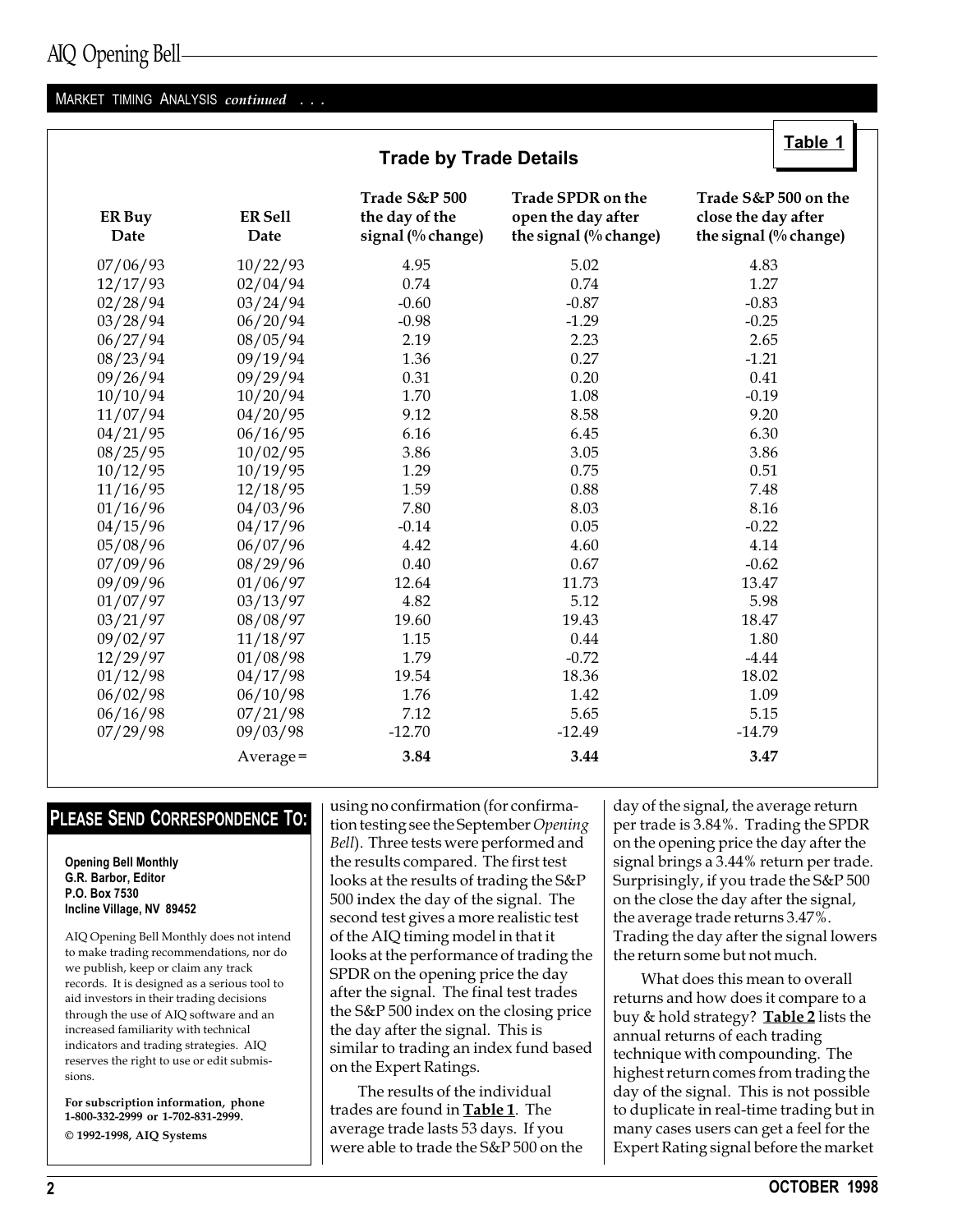#### MARKET TIMING ANALYSIS continued . . .

closes. Dial Data users can update the<br>ticker DIIA before the market closes ticker DJIA before the market closes. The intraday update will typically update the open, high, low, and close as well as the breadth data. The user will then want to manually enter the total volume figure. The figures for the number of stocks hitting new highs and new lows are difficult to get during the trading day so this data is either estimated or is not updated.

After performing an intraday update and adding the total volume figure, you can plot the DJIA ticker to see if a buy or sell is likely. This signal is generally reliable unless one of the rules that fired is related to the New High/New Low indicator. Click the ER toolbar button to see if the New High/New Low indicator was fired. If the rule was fired, you'll have to guess what the figures will be, which makes for a less reliable preliminary reading.

The AIQ market timing system  $\perp$  began the month with a whipsaw. A 95 sell was registered on September 3 followed by a 100 buy signal two trading sessions later. This sell signal was unusual since the market was in a strong downtrend. Since TradingExpert is a counter-trend system, sell signals are typically registered after market strength and buy signals are registered after market weakness.

The September 8 buy signal looked promising as there was a high percentage of stocks with buy signals and the TRIN indicator had just moved below buy territory. The market, however, rarely makes a "V" shaped bottom, so most technicians expected a testing of the lows after a rally.

The market rallied to the level where the August breakdown occurred and then sellers emerged. By the end of the month, the retest of the lows had begun but AIQ remained on a buy signal. On October 1, the market was just above its late August closing

## Average Annual Percentage Return 7/93 to 9/98

| Trading the S&P 500 the day of the signal  29.80%           |  |
|-------------------------------------------------------------|--|
| Trading the SPDR on the next day's opening price  25.12%    |  |
| Trading the S&P 500 on the next day's closing price  25.15% |  |
|                                                             |  |
|                                                             |  |

Past Performance Does Not Guarantee Future Results

The returns from trading the day after the signal are only slightly lower than trading the day of the signal. Surprisingly, trading based on the

open the day after the signal is about the same as trading on the close the day after the signal.  $\blacksquare$ 

#### MARKET REVIEW

low, but the TRIN indicator had risen to a bullish reading of 150. The indicator hit this level on October 27, 1997, January 9, 1998, and August 31, 1998. These time periods represent market lows.

**Figure 1** shows a Point & Figure

chart of the S&P 500 using the default settings. We see that the selloff in late September brought the index to the lower end of an upward sloping trading channel. Should the market continue to fall, this uptrend will be violated and the Point & Figure chart would turn bearish.

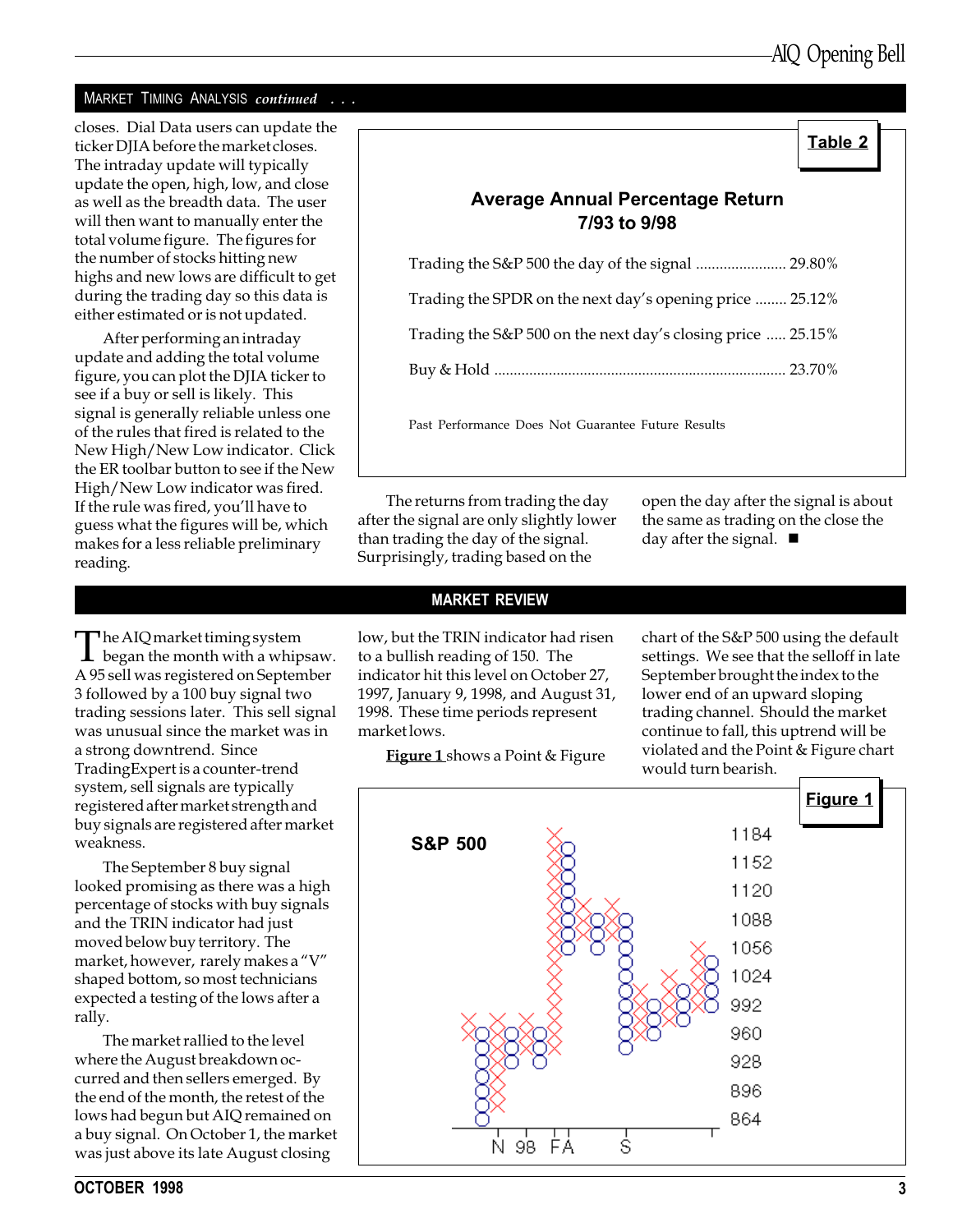#### GROUP ANALYSIS

# TAKE ADVANTAGE OF AIQ'S POWERFUL INDUSTRY GROUP ANALYSIS CAPABILITY

By David Vomund

**T** ome TradingExpert users avoid performing industry group  $J$  analysis because they don't know how to get started. This is a mistake. The industry group capability in TradingExpert is extremely powerful and can be of great benefit to traders.

Just look at the market activity this year. Internet stocks are up an amazing 200% and many of the technology and health groups are up over 25%. Meanwhile the oil drilling companies have fallen 50%. Some groups are in bull markets while others are in bear markets.

## Which Group Structure Works Best for You?

One of the most often asked questions that AIQ users have is: which industry group structure works the best? TradingExpert users have the choice of using Standard & Poor's industry groups or AIQALL, a broad industry group structure that encompasses almost every stock. These two structures come free with the program. There are two other structures that are available for purchase  $-$  the AIQ Pyramid and Bollinger Group Power.

Before beginning to examine these industry group structure choices, users should know that a large stock database is needed to make the industry groups valid. That is because the group indexes are calculated based on the stocks in your database.

For example, the Standard & Poor's industry groups structure has approximately 85 industry groups. If you only have 150 stocks in your database, then many of the groups

will contain only one stock, giving no useful information. The TradingExpert software comes with the 500 stocks that are classified in the S&P 500 groups, which allows new users to immediately get up and running with this structure.

The other structure delivered with the program, the AIQALL industry structure, is much larger and has about 200 groups, so a minimum database of about 1500 stocks is required for this one.

Back to the original question: which structure works best? Unfortunately, there is no one simple answer. The best structure for one person isn't

"If you are looking for an edge, industry group rotation should be incorporated into your analysis.

> the best for another. Discussed in this article are the four most popular choices available for AIQ users along with the advantages and disadvantages of each. The following information should help you decide which structure best fits your needs.

#### Standard & Poor's Industry Group Structure

The Standard & Poor's industry group structure classifies the 500 stocks in the S&P 500 index into a set of industry groups. These stocks are mostly large capitalization stocks. One advantage of the S&P 500 structure is that the TradingExpert program comes with data for all the stocks in the S&P 500 so you can rest assured that you'll have all the stock data needed to calculate the groups correctly. Also, there are no small-cap

stocks in the S&P 500 so data maintenance is easier and the bid-to-ask spreads are attractive for short-term traders.

The downside of the S&P 500 group structure is that many of the groups contain too few stocks. There are eight groups that contain only one stock and about 25 groups that contain only two stocks. It is hard to identify legitimate industry group rotation when there are only one or two stocks in a group.

Since the S&P 500 industry groups change over time, you will need to keep abreast of any changes. Users can monitor these changes by

going to the Standard & Poor's web page at http:// www.advisorinsight.com/ pub/indexes/.

Overall, Standard & Poor's industry groups will work for you if you are only interested in large company stocks and if industry group analysis is not

a major part of your stock selection process. If industry group analysis is a major part of your process, you will want another structure.

#### AIQALL Group Structure

The second structure that is provided free of charge with TradingExpert, the AIQALL structure, is very comprehensive with about 7000 stocks classified into 200 industry groups. Many people think that they need all these stocks in their database. This is not true. We have found that about 2,500 of the larger name stocks is adequate. Once you exceed this number, you are looking at stocks with extremely low volume or large bid-to-ask spreads.

The advantage of a structure that classifies so many stocks is that when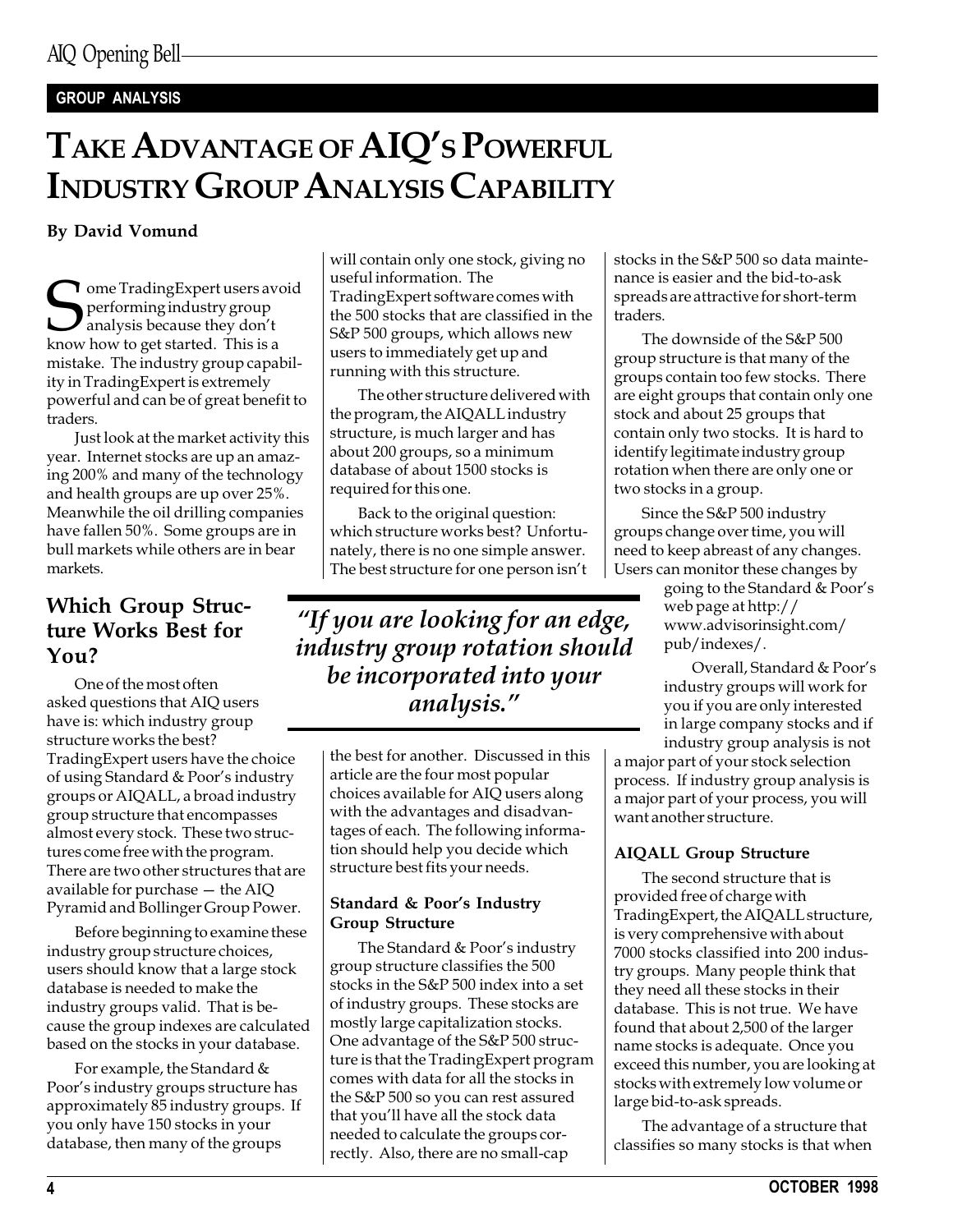#### GROUP ANALYSIS continued . . .

you add a stock to your database, it will automatically be added to its proper industry group, as long as it is one of the 7000 included in the structure.

There are close to 200 industry groups and the minimum database size for this structure is 1,500 stocks.

Investors who like the smaller-cap NASDAQ issues prefer the AIQALL groups since most NASDAQ stocks are classified into industry groups.

This group structure also works well for investors who use a bottomup approach to stock selection. Bottom-up traders may have an interest in particular stocks because of AIQ's screening reports, recommendations from a newsletter, hot tips, etc. The AIQALL structure is comprehensive enough to classify most stocks into their proper groups which allows industry group analysis to be easily performed. In a sense, the industry group analysis works as a confirmation tool for stocks that you have selected by some other approach.

The disadvantage of the AIQALL group structure is that it requires a large database of stocks, which means more effort keeping your database clean. Also, with so many groups it is harder to identify the rotation of the groups as they move in and out of favor.

Overall, the AIQALL structure works best if you want every stock in your database, including the small-cap stocks, classified into industry groups.

#### AIQ Pyramid

The AIQ Pyramid industry group structure contains a rational set of industry groups. That is, the stocks are classified by their technicals as well as fundamentals. AIQ began with the Dow Jones set of industry groups and then used MatchMaker, a program which tests the correlations of securities, to determine which stocks within each industry group move together and which don't.



For example, if the Technology group contains four technology stocks that move together, and one technology stock that doesn't move with the other stocks, then that one stock is deleted from that industry group. Hence, the industry group index is a

The advantage of a rational industry group structure is.. . your chance of picking the right group but the wrong stocks is reduced.

> better representation of the underlying stocks.

The advantage of a rational industry group structure is that each industry group contains stocks that move in line with one another. Your chance of picking the right group but the wrong stocks is reduced.

This is the best structure for a topdown approach to investing and for trading large-cap highly liquid stocks. With a top-down approach, you first look at the overall market, then pick some attractive sectors. You then find

attractive groups within these sectors. Finally, you pick attractive stocks within the attractive groups.

The AIQ Pyramid structure does not work well if you use a bottom-up approach because the stock you are

interested in may not be classified into a group.

#### Bollinger Group Power

The Bollinger Group Power industry structure contains a set of groups that technical analyst John Bollinger developed for his own analysis and for his Group Power newsletter. In a sense, Group Power is a mix of the AIQALL structure

and the AIQ Pyramid structure.

Similar to the Pyramid structure, Mr. Bollinger uses MatchMaker to spot stocks that show a low correlation to their industry group index. He wanted a larger and more comprehensive structure than the Pyramid, however, so he lowered the minimum correlation level. A lower minimum correlation requirement means more stocks will pass the screening. Combine this fact with a large number of

Group Analysis continued on page 6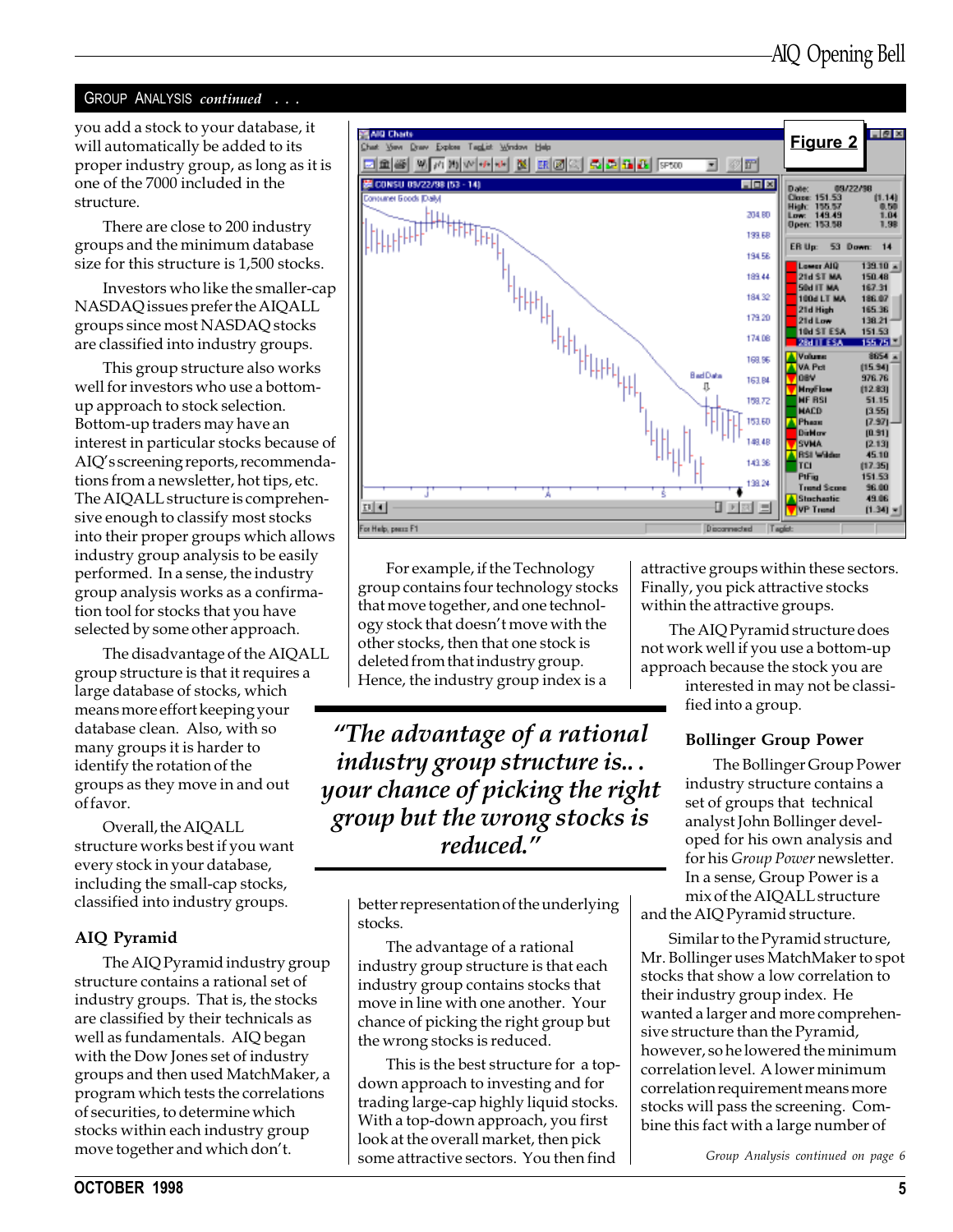## AIQ Opening Bell

#### GROUP ANALYSIS continued

industry groups and the result is a large structure built with groups that have passed a minimal correlation screening.

The Group Power industry group structure contains about 3,500 stocks classified into about 150 industry groups. These groups are attractive for those that want a comprehensive structure which contains large-cap, mid-cap, and small-cap stocks.

The downside is the effort it takes to maintain clean data, especially since there are a lot of low volume/ low price stocks. This structure currently contains over 1000 stocks that are priced below \$10 (which may or may not be a negative depending on your investment approach). A number of stocks are classified into miscellaneous groups, which are of no help to top-down investors.

#### Summary

The preceding summary should help you understand the different industry structure choices. For information on the AIQ Pyramid or Bollinger Group Power, call AIQ sales at 800-332-2999. Now that you have an idea of which structure best fits your needs, we'll move on to data maintenance.

### Data Maintenance Is Important

The effectiveness of your analysis is only as good as the quality of your data. This is especially true when it comes to industry group analysis. Bad stock data directly affects the stock's group and sector readings, resulting in a spill-over effect

It could happen that a group that should be at the top of the ranking only makes it to the midway point because one of the stocks within the group had an unadjusted stock split. If you are a top-down investor, that is an opportunity missed.

A good exercise is to browse through the sectors of an industry group structure looking for gaps in data. Since sectors rarely gap up or



down, a gap often signals bad underlying data.

An example of possible bad data is seen in **Figure 2**. This chart shows the Consumer Goods sector from the Standard & Poor's structure. In mid-September, the sector gaps up in price, an indication of bad data.

After identifying a gap in data, scroll though the groups that comprise the sector. One of the groups should show a similar gap in price. Once this group is identified, browse through the stocks that comprise the industry group. This in turn will help identify which stock caused the gap in prices.

Figure 3 shows Avon Products to be the culprit. A trick that is often used to determine if the gap was the result of a news story or simply bad data is to look at volume figures. If the stock has a one-day gap and rises or falls substantially on that day, one would expect an above average volume reading. In Figure 3 we see that this was not the case. Avon doubled in price with an average volume reading. That is a signal of bad data.

To correct the problem, simply go

to the Data Retrieval Options page and do a Reload History on that ticker symbol, going back to the first day of data.

After you have repaired the data, the industry groups need to be recomputed . This is performed in the Data Manager. Go to Utilities and then Compute Group/Sector Indices. You can either recompute the entire list that represents the industry group structure or you can recompute only the individual groups and sectors that were affected (except for the increased computing time, it is preferable to recompute the entire list).

In the case of Avon, a 2 for 1 stock split was either mis-adjusted or was adjusted twice. In most cases, however, the stock will gap down in price as a result of a stock split not being adjusted. If the stock gaps down and falls 50% in one day on average volume, that typically means a 2 for 1 stock split was not adjusted.

After each data update, a list of stocks that had a 25% variance in price will appear on your Messages list. The data for these stocks should be checked and corrected if necessary.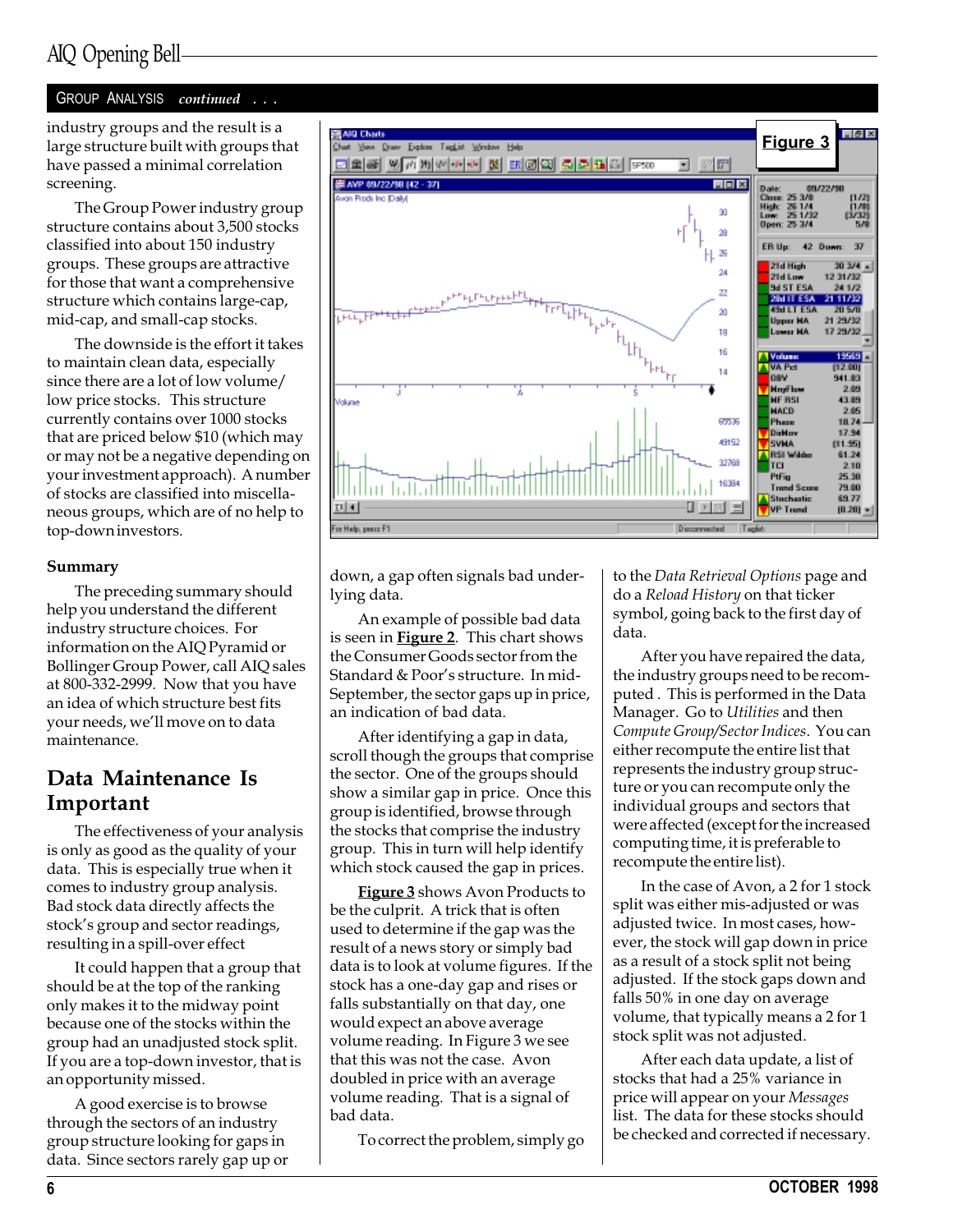#### GROUP ANALYSIS continued . . .

#### Now We Are Ready to Perform Industry Group Analysis

Now that we've decided which industry group structure to use and we have clean data, we are ready to perform the analysis.

Since the industry groups have both price and volume, the same analysis that you perform on stocks can be performed on groups as well. There is an additional benefit in that the Group Analysis report can be used to identify the group rotation.

The Group Analysis report is sorted by Trend Score (TS). TS is a composite reading of several indictors including MACD, Directional Movement, On Balance Volume, Money Flow, and Positive Volume Index. Since the groups are ranked by the strength of their indicators, and indicators precede price movement, a group that is a strong performer often falls in the ranking even as the group makes its final advance.

The second column on the Group Analysis report is the Delta Trend Score (DTS), which is the rate of change in the TS. Depending on

| <b>AIG Reports</b><br><b>Bepatz View Generate Help</b><br>200 0 0 1<br>聞目<br>MP AID Reports<br><b>In Stack Reports</b><br>幽<br><b>Si Group Reports</b><br>Ė<br>m<br>Eiroup Analysis | <b>Group Analysis Report</b><br>09/04/98 -- Daily<br>Score 39+ 61. | Delta 86+ 14. Ave Delta 38+ 22.                         | Figure 4  | <b>BIX</b>          |
|-------------------------------------------------------------------------------------------------------------------------------------------------------------------------------------|--------------------------------------------------------------------|---------------------------------------------------------|-----------|---------------------|
| New Highs / New Lowe<br>m<br>na.                                                                                                                                                    | Ticker                                                             | Group                                                   | <b>T5</b> | DTS<br>$\mathbf{r}$ |
| m<br>Price Change - Ugnide<br>审                                                                                                                                                     | <b>ELCTRONC</b>                                                    | Electronics (Component Dstrbutors)                      | 99        | 2                   |
| m<br>南<br>Price Change - Dovesside                                                                                                                                                  | <b>TEXTILEH</b>                                                    | <b>Textile (Home Furnishings)</b>                       | 97        | 12                  |
| R<br>由<br>Pertixtence of Maney Flow<br>ria.<br>Price Volume Diverpence                                                                                                              | SAMNOSI                                                            | Savings & Loan Companies                                | 94        | 13                  |
| m<br>Volume Soilee                                                                                                                                                                  | <b>HEALTHMC</b>                                                    | Health Care (Managed Care)                              | 98        | ū                   |
| R<br><b>Volume Trend</b>                                                                                                                                                            | <b>FOODCOMP</b>                                                    | Foods                                                   | 82        | (1)                 |
| R<br>May Aya Erozzover - Upside<br>œ.                                                                                                                                               | 08484.00                                                           | Oil & Gas (Drilling & Equipment)                        | 82        | 32                  |
| n<br>May Aya Eroccover - Downaid<br>由                                                                                                                                               | <b>HEALTHSS</b>                                                    | <b>Health Care (Specialized Services)</b>               | 80        | 26                  |
| Cropspyer of Two May Ayerar<br>R<br>由                                                                                                                                               | <b>HEALTHHM</b>                                                    | Health Care (Hospital Management)                       | 79        | 29                  |
| May Avg Status - Upside<br>M<br>宙                                                                                                                                                   | <b>WASTEMAN</b>                                                    | <b>Waste Management</b>                                 | 74        | 33                  |
| May Aya Status - Davenide<br>M<br>南                                                                                                                                                 | PHOTOGRA                                                           | Photographytmaging                                      | 72        | 32                  |
| Point & Figure Breakout<br>幽                                                                                                                                                        | <b>METAL SMI</b>                                                   | Metals Mining                                           | 72        | 113                 |
| m<br><b>Sector Reports</b>                                                                                                                                                          | AL UMINUM                                                          | Aluminum                                                | 71        | 113                 |
| Mutual Fund Reports<br>m<br>围                                                                                                                                                       | BEVERAGA                                                           | Beverages (alcoholic)                                   | 78        | 30                  |
| Weekle Stock Reports<br>m<br>由                                                                                                                                                      | <b>GOLDMINE</b>                                                    | Gold & Procious Metals Mining                           | ĤШ        | 128                 |
| r<br>Weekle Exous Reports<br>南                                                                                                                                                      | COMPUTEN                                                           | <b>Computers (Networking)</b>                           | 64.       | 20                  |
| Weekle Sector Reports<br>F<br>蘭                                                                                                                                                     | <b>AFROSDC</b>                                                     | Aerosnace/Defense                                       | 63.       | 187                 |
| Weekly Mutual Fund Reports<br>m<br>南                                                                                                                                                | <b>AIRFREIG</b>                                                    | Air Freisht                                             | 63        | 27                  |
| Summary Reports<br>幽<br>m                                                                                                                                                           | <b>OLINTER</b>                                                     | Oil diviernational intergrate@                          | 62        | 116                 |
|                                                                                                                                                                                     | OILEXPLO                                                           | Oil Excloration & Production                            | 59        | 99                  |
|                                                                                                                                                                                     | <b>BANKSMAJ</b>                                                    | <b>Banks (Major Regional)</b>                           | 57        | 97                  |
|                                                                                                                                                                                     | <b>OILDMEST</b>                                                    | Oil (Domestic Intergrated)                              | 56        | 96                  |
|                                                                                                                                                                                     | <b>AUTOPRTS</b>                                                    | <b>Auto Parts After Market</b>                          | 54        | 18                  |
|                                                                                                                                                                                     | ТВНСК-РА<br><b>HEALTHLT</b>                                        | <b>Trucks &amp; Parts</b>                               | 54<br>54  | 106                 |
|                                                                                                                                                                                     | CONSUMER                                                           | Health Care (Long Term Care)<br><b>Consumer Finance</b> | 51        | 10<br>93            |
| ⊣<br>$\blacksquare$                                                                                                                                                                 | ш                                                                  |                                                         |           |                     |
| <b>Reade</b>                                                                                                                                                                        |                                                                    |                                                         |           | <b>NUM</b>          |

whether you prefer to buy into strength or enter near the lows, you will want to focus on either the TS or the DTS readings.

#### Buying After Weakness

To identify a group whose indicators have been weak but are beginning



to show signs of strength, look for a high DTS score relative to the other groups. DTS looks at the rate of change in the TS and is very short term in nature. Since high DTS scores are the first indication of new strength, buying high DTS groups can get you in early but you must also be aware of false signals.

What is a high score one day may not be a high score the next so it is important to scan through the DTS column to see what constitutes a high score. The groups with high DTS scores will typically appear in the lower half of the ranking. The groups near the top of the ranking already have strong indicators so the rate of change in the indicators is typically close to zero.

#### Buying Into Strength

What is high can go higher. Buying into strength is a strategy followed by growth investors. In this strategy, you want to focus on groups near the top of the ranking. These groups have the strongest indicators and are showing signs of accumulation so it is unlikely that they are in a

Group Analysis continued on page 8